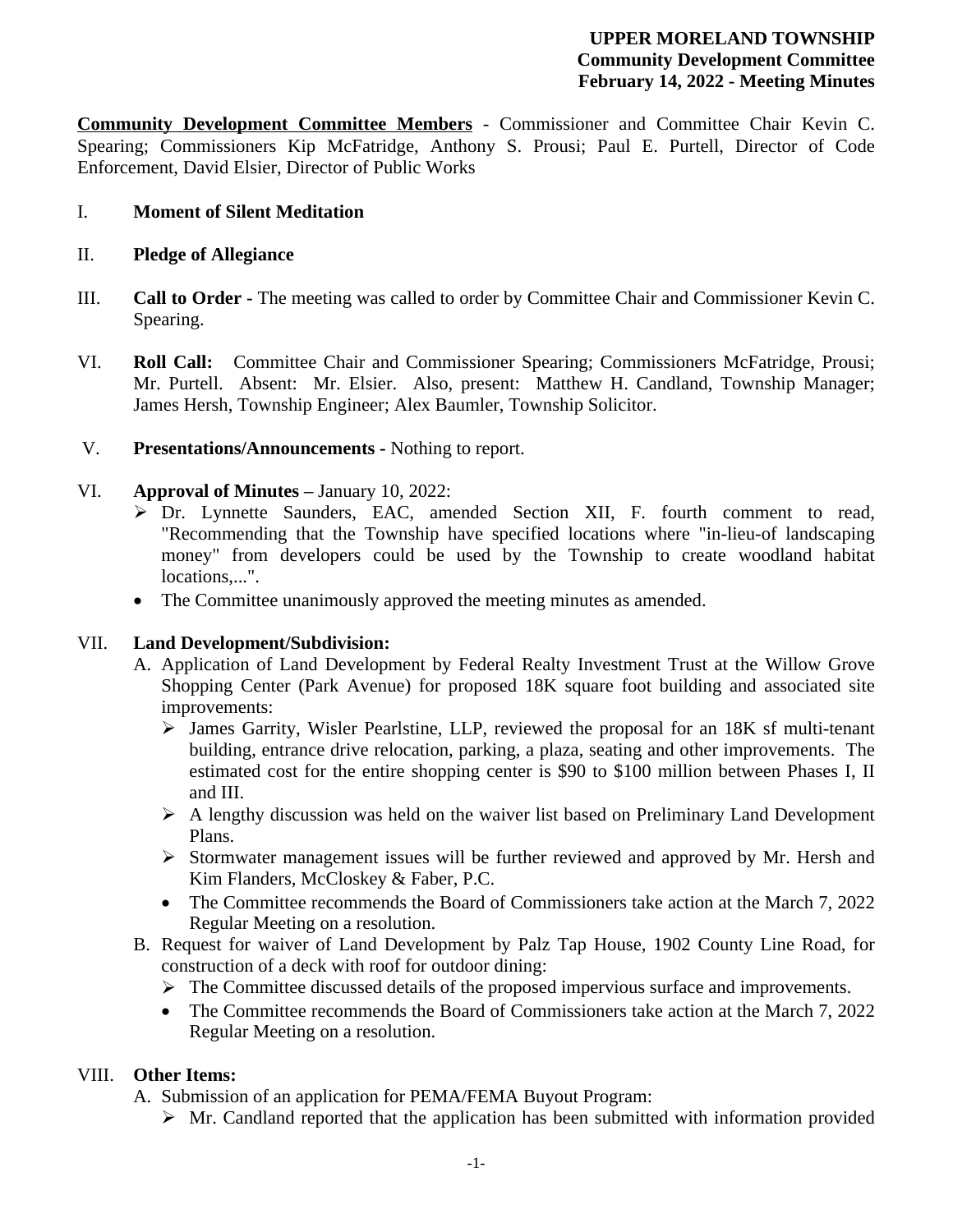by the property owners. The Township is awaiting a response in approximately six months.

 $\triangleright$  Commissioners Prousi and Spearing commented that this is a focus area for stormwater management opportunities, which will revert to park land in the Township.

### IX. **Old Business:**

A. Zoning Ordinance Updates - Mr. Purtell discussed the following:

- $\triangleright$  A meeting will be held this week to discuss proposed redistricts and consolidations of industrial districts.
- $\triangleright$  Claire Warner from Montgomery County Planning Commission, will present updates at the March 14, 2022 Community Development Committee Meeting.

## X. **New Business:**

A. Library Restroom Restorations:

- $\triangleright$  Mr. Candland recommends restoring the tile finishes, repainting, and the repair of plumbing as needed.
- $\triangleright$  The Committee supports refurbishment, prioritizing projects and making a re-evaluation at a future date.
- $\triangleright$  Commission Scull made suggestions of items to bring up-to-date and the researching of grants for the redesign of a new restroom.
- The Committee will continue a discussion at a future Community Development Committee Meeting.

## XI. **Acceptance and Approval of the following monthly reports for January 2022:**

- A. Code Enforcement Department Reports Nothing further to report.
- B. Public Works Department Report and Recycling Report:
	- $\triangleright$  Commissioner Spearing commented the following:
		- o Support for the Consortium's move to Republic Services for recycling.
		- o The Public Works crew did an outstanding job of salting and clearing roads during recent storms.
		- o Reminded residents to remove additional vehicles from their streets and be considerate to neighbors and street crews who are working to clear snow.
- C. Engineer's Report Mr. Hersh discussed the following:
	- Woodlawn School demolition bid specifications are listed on PennBid. An onsite pre-bid meeting will be held February 22, 2022 with bids to open on March 3, 2022, for a contractor recommendation to the Board of Commissioners at the March 7, 2022 Regular Meeting.
	- $\triangleright$  Three grant opportunities from the Department of Community & Economic Development (DCED):
		- o Watershed Restoration Protection Program for Fair Oaks Basin (up to \$300,000 with 15% local match) for streambank stabilization and water quality;
		- o Flood Mitigation Program (up to \$500,000 with a 15% match) for construction and conducting studies;
		- o Greenways Trails and Recreation Program (up to \$250,000 with 15% match) for rehabilitation development of public indoor/outdoor park; recreation conservation areas facilities; renovation of public facilities i.e., bike paths, walking and equestrian trails; and enhancing rivers, streams and watersheds for recreation purposes.